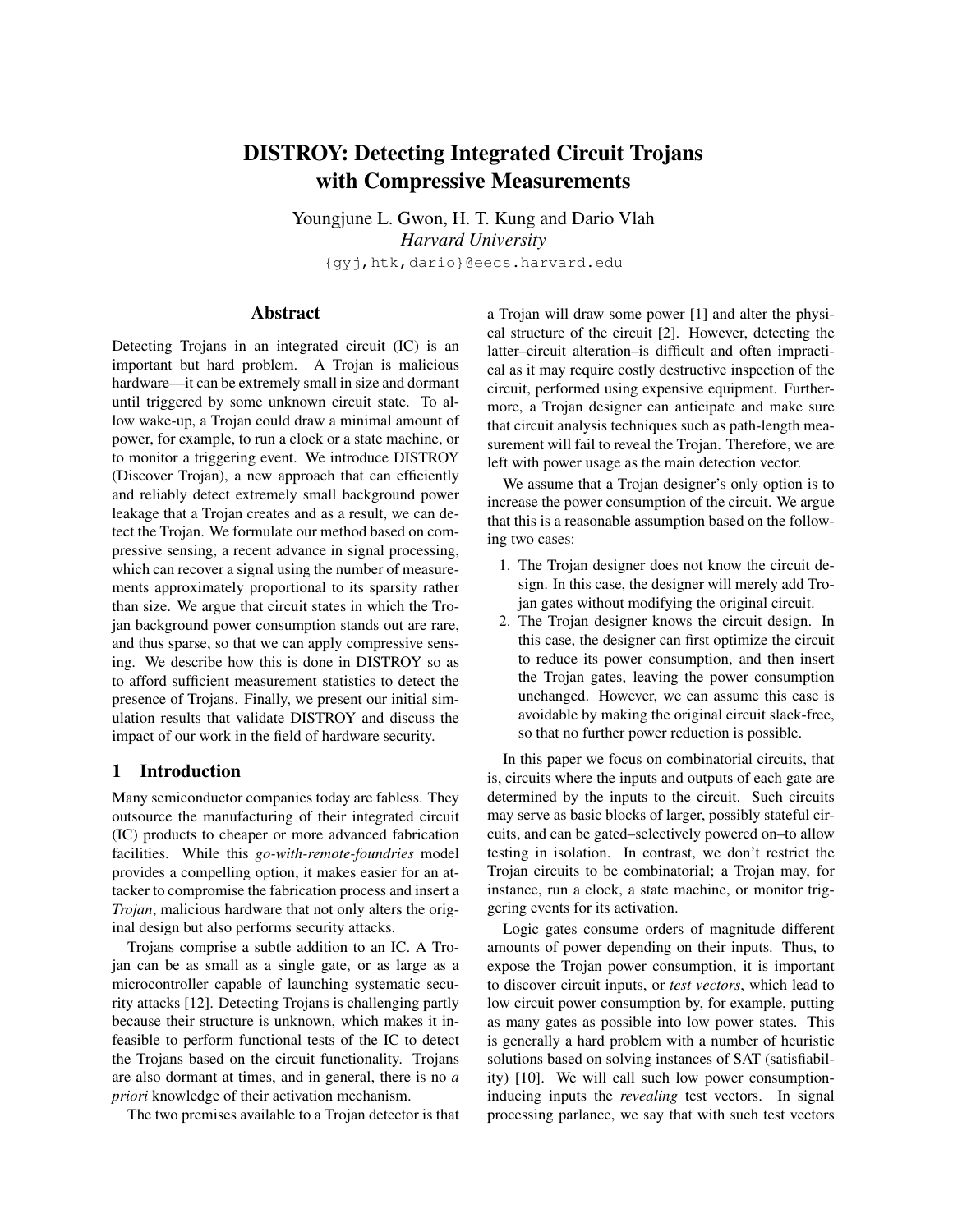the SNR is high, where the desired signal is the Trojan power consumption, and the noise the deviation in power use from expected in the non-Trojan parts of the circuit.

We propose DISTROY (Discover Trojan), a new approach that substantially reduces the I/O requirement in detecting small power leakage due to Trojans embedded in ICs. With reduced I/O, the approach still allows offchip Trojan detectors to recover the most significant indicators of Trojan-induced power variations. DISTROY relies on the assumption that revealing test vectors are rare, or sparse. Compressive sensing [3], a recent technique developed in signal processing, forms the basis of DISTROY that enables simple encoding and accurate reconstruction of the most significant power consumption anomalies among the test vectors applied. We show that DISTROY can robustly detect the presence of power leakage resulting from the background power consumption of on-chip Trojans even when the drawn power is extremely small.

## 2 Compressive Sensing

Baraniuk [3] and Candès and Wakin [4] provide good tutorial introductions of compressive sensing for interested readers. We provide here some basic results required to follow the technical details of the paper.

Consider a real-valued, length- $N$  input vector  $x =$  $\langle x_1 x_2 ... x_N \rangle$ . Suppose the vector has an alternative representation in a basis  $\Psi$ ,  $\mathbf{x} = \Psi$ s, where only *K* elements of s are non-zero. We will say that such a vector  $x$  is *K*-sparse. When  $K \ll N$ , we regard x as *compressible*.

Compressive sensing encodes x by producing *measurements*  $y = \Phi x$ . Here, the matrix  $\Phi$  of size  $M \times N$ is called a *measurement matrix*. We can reconstruct x by solving the system of equations  $y = \Phi x$  where there are more unknowns (*N*) than equations (*M*). Note that in compressive sensing, the number of equations is the number of (compressive) measurements.

Compressive sensing theory states that we can restore s, the *K*-sparse form of x, with high probability when  $\Phi$  is a random matrix and when  $M \ge cK \log(N/K)$ where *c* is a small constant. Linear programming solves for x by minimizing the  $\ell_1$ -norm of s:

$$
\min_{\mathbf{s}\in\mathbb{R}^N} \|\mathbf{s}\|_{\ell_1} \quad \text{subject to} \quad \mathbf{y} = \mathbf{\Phi}\mathbf{x}, \mathbf{x} = \mathbf{\Psi}\mathbf{s}. \tag{1}
$$

An interesting property of the  $\ell_1$ -minimization is that the quality of the decoding is a function of *M*. The larger *M* is, the more accurate the reconstruction becomes. Furthermore, recovery is incremental—using small *M* we recover the largest components of s, and if we wish to recover more components, we grow *M* accordingly.

Another powerful feature of compressive sensing is the *care-free*, low-complexity encoding unlike conventional coding or compression schemes. It is coupled with

Table 1: Leakage current mean and standard deviation of a 2 input NAND gate (source: Singh *et al*. [10]).

| Input (state)  | $\mu$ (nA) | $\sigma$ (nA) |
|----------------|------------|---------------|
| 0 <sup>0</sup> | -223       | .082          |
| $01$ or $10$   | 4.578      | 3.026         |
|                | 13.109     | 16.785        |

the flexibility of incorporating any  $\Psi$  in decoding that transforms x to a sparse form, which makes compressive sensing potentially a ground-breaking solution for many security problems such as intrusion detection and identification of spam and DDoS attacks (or more generically any form of anomaly).

## 3 How Trojans May Be Detected

In this section we provide some background on circuit characterization based on power consumption statistics and describe a simple, baseline method for Trojan detection.

## 3.1 Background: Log-normal Leakage Current Model

ICs typically operate at a fixed voltage. Since power is a product of voltage and current, we will refer to current and power interchangeably. When a circuit's inputs are held constant, the circuit still consumes a certain amount of power because logic gates typically pass a small, but non-zero amount of current. The current consumed in such a static circuit is referred to as *leakage current.*

The leakage current of a gate depends on its inputs. For example, Table 1 shows the leakage current values for a 2-input NAND gate manufactured in a certain process, for 3 different input combinations. We will refer to each input combination as a *gate state*. Note that the leakage currents of different gate states can vary by orders of magnitude! The leakage current varies from gate to gate, because the physical dimensions of gate features vary in manufacturing. Since the physical variations are typically normally distributed, and have an exponential effect on current, a common way to model leakage current is using the *log-normal distribution* [5].

To predict the total power consumption of a circuit, we must know the inputs to each gate, which, for a combinatorial circuit, can be derived from the circuit inputs. For example, consider a circuit depicted in Figure 1. There will be  $3 \cdot 3 = 9$  possible combinations of gate states and  $2^3 = 8$  test vectors (over input bits *X*, *Y* , and *Z*). Note that circuits often have some gate states that are physically unrealizable. We can then obtain the leakage current distribution for each test vector as the distribution of a sum of log-normal random variables, each corresponding to one gate in a specific state. For example, consider applying test vector  $(0, 0, 0)$  to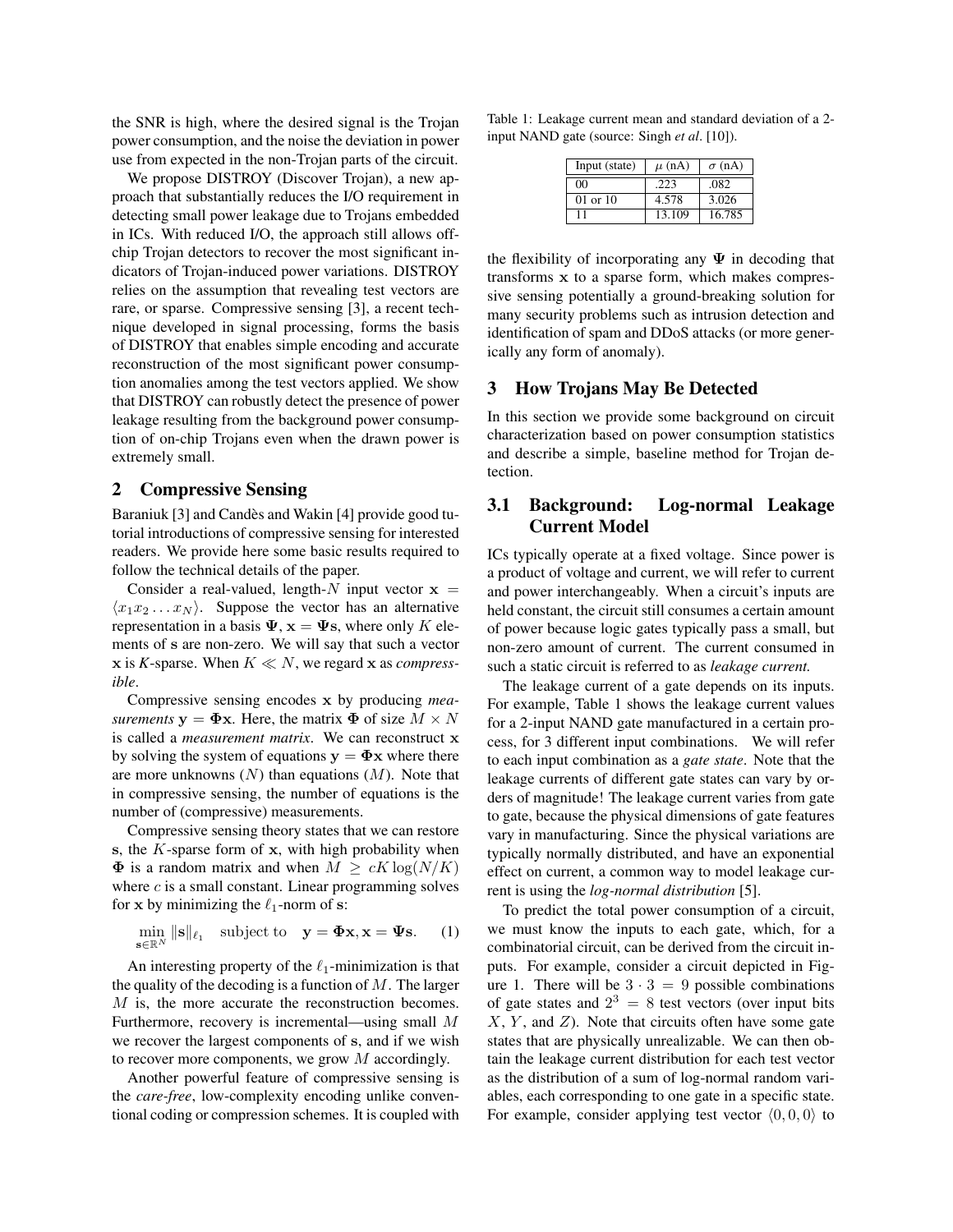Figure 1's circuit, that is,  $X = 0, Y = 0, Z = 0$ . It follows that gate A will have inputs  $(0,0)$  and gate B inputs  $\langle 1, 0 \rangle$ , and so we can expect that these gates will draw log-normally distributed amounts of current with parameters from the first two rows in Table 1, respectively. We can see that the total current consumed by the circuit in this example will be the random vari $a$ ble  $I_{TOTAL} = LN(0.223, 0.082) + LN(4.578, 3.026)$ where  $LN(\mu, \sigma)$  denotes a log-normally distributed random variable with the given parameters.

At present, no closed-form is known for the probability distribution of *I*<sub>*TOTAL*</sub>. However, there are many approximation methods which work well in practice, such as that by Fernandes and Vemuri [5], which we adopted for this paper.

#### 3.2 Baseline Approach

Figure 2 depicts a baseline approach for detecting Trojans. We apply *N* test vectors  $v_1, v_2, \ldots, v_N$  to the CUT, obtaining *N* power measurements  $x_1, x_2, \ldots, x_N$ , one for each vector. For the same *N* test vectors, we compute, as outlined in the previous subsection, the expected values of the leakage current distribution for each test vector,  $\mathbf{x_G} = \langle g_1, g_2, \dots, g_N \rangle$ . Note that these groundtruth values can be obtained offline.

Next, we compare the power measurements  $x_i$  with the expected power measurements to decide whether or not Trojans are present in the CUT. When there are no Trojans present, any deviation from the expected measurement consists of only one source—the chip fabrication variations, which is accounted for by the gate models. However, when there are Trojans present, the gates comprising the Trojan draw additional leakage current and thus shift the probability distribution of total circuit current as depicted schematically in Figure 3. We choose a rejection threshold  $\alpha$  such that if the total current is above  $\alpha$  then we declare that the circuit contains Trojans.

There always exists some likelihood of error. Referring to Figure 3, we can see errors could occur either 1) when there is no Trojan, but total leakage current is larger than the rejection threshold–an event called a *false positive*, or 2) when there is a Trojan but the total leakage current falls below the threshold, an event called a *false negative.* We can reduce the likelihood of both of these events by testing groups of multiple chips as described in the following subsection.



Figure 1: Example circuit with 2 NAND gates.



Figure 2: Baseline approach.

# 3.3 Testing Multiple Chips from Same Process to Improve Detection Reliability

We can improve the detection reliability by testing *multiple chips* manufactured with the same fabrication process. We consider the following two ways to use multiple chips, which reduce the false positive and negative rates, respectively:

1) Reducing False Positives. To reduce false positives, we can test groups of *P* chips, for some *P* greater than one, and require that for all of them, the total leakage current exceeds the rejection threshold before we can declare a Trojan. The larger *P* is, the fewer false positives are expected. Note that increasing *P* also increases the false negative rate; this can be mitigated by the following method.

2) Reducing False Negatives. To reduce the chance of false negatives, we can declare a Trojan if at least *P* out of *Q* chips exhibit leakage current past the rejection threshold, where *P* is defined earlier in 1) and  $Q > P$ . For a given *P*, the larger *Q* is, the fewer false negatives are expected.

A detailed analysis of tuning the parameters  $\alpha$ , *P* and *Q* is beyond the scope of this paper, but a simple strategy may consist of the following four steps. 1) Choose  $\alpha$  which gives approximately equal rates of both types of error. 2) Increase *P* until the desired false positive rate is reached. This may result in increased false negative rates. 3) Increase *Q* until the false negative rate is low enough. This may increase the false positive rate



Figure 3: Diagram of probability distributions of total circuit leakage current for a clean and Trojan-infected circuit. The probability mass is shifted to the right by the magnitude of the added Trojan current.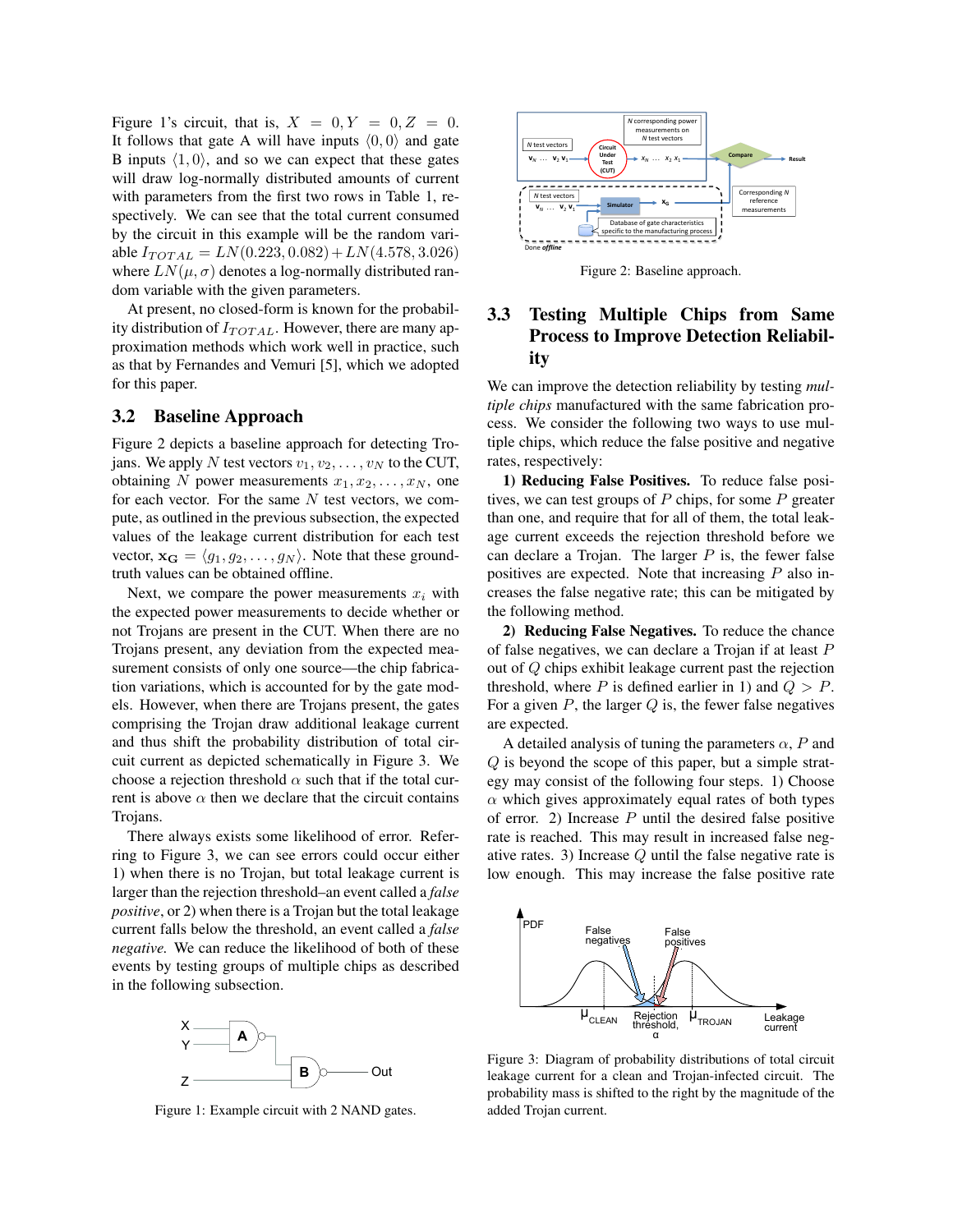

Figure 4: The DISTROY front-end applies *N* randomly chosen test vectors to a CUT, measures corresponding leakage currents, and compresses to *M* linear combinations.

again. 4) Repeat steps 2 and 3 until both error rates are at acceptable levels.

# 4 DISTROY

DISTROY consists of the front-end scanner and backend analyzer. In this section we describe these components of DISTROY in detail.

## 4.1 The Front-end

Figure 4 depicts the DISTROY front-end. The frontend applies *N* test vectors  $v_1, v_2, \ldots, v_N$  to a CUT, obtaining corresponding leakage current measurements  $x_1, x_2, \ldots, x_N$ . We next use the compressive sensing matrix  $\Phi$  to reduce the measurements  $x_i$  down to M linear combinations  $y_j$ . Thus, instead of outputting N measurements from the chip, we now output only *M* measurements, with  $M \ll N$ . Unlike a typical data processing (e.g., compression) scheme that performs a significant amount of processing at acquisition, DISTROY handles the incoming data in a relatively light-weight manner by simply multiplying with  $\Phi$ .

## 4.2 The Back-end

The back-end performs the decoding of compressive measurements  $y_i$  using the minimization of Equation (1). However, as noted in Section 2, to make decoding work with high probability, the variables under optimization must be *K*-sparse. But neither the expected measurements nor those of the CUT are sparse by themselves; how can we recover them using compressive sensing decoding?

Note that we are interested in finding the measurements which significantly deviate from the expected ones. Let us define a new set of variables,  $d_1, d_2, \ldots, d_N$ describing these deviations; more specifically,  $d_i$  =  $x_i - g_i$ . We can see that the deviations are going to be relatively more sparse; for example, in the ideal case without process variations, we would expect  $d_i = 0$  unless a Trojan circuit is present. Normalizing by the standard deviation  $\sigma$  of leakage current, we can decode  $d_i$ 



Figure 5: double-c17 combines two ISCAS-85 c17s.



Figure 6: 100-NAND gate double-c17x5 benchmark circuit used for evaluation.

using Equation (1)'s minimization as follows:

$$
\min \sum \left| \frac{d_i}{\sigma_i} \right| \quad \text{subj.} \quad \mathbf{y} = \boldsymbol{\Phi} \left[ \begin{array}{c} g_1 + d_1 \\ g_2 + d_2 \\ \dots \\ g_N + d_N \end{array} \right] \quad (2)
$$

The normalization is needed because of the "largestfirst" decoding property of compressive sensing. Without the  $1/\sigma_i$  factor in the objective function, the largest values we decoded might not be Trojan power consumption outliers, but merely largest power consumptions occuring in test vectors with high variance.

Having obtained the deviations  $d_i$ , we can now use the same types of statistical tests as in the baseline case of Section 3.

#### 5 Evaluation

Our evaluation features a benchmark circuit that contains 100 NAND gates. We performed a logic simulation of the circuit and applied the Fernandes and Vemuri method [5] to model log-normal leakage current distributions. This section explains our evaluation methodology and discusses empirical results.

## 5.1 Benchmark Circuit and Trojans

The original  $c17$  circuit from the ISCAS-85 benchmark suite [6] consists of 6 NAND gates; we combine two c17 blocks to create double-c17, which contains 20 NAND gates as depicted in Figure 5. Lastly, we use five double-c17 blocks to produce double-c17x5 shown in Figure 6.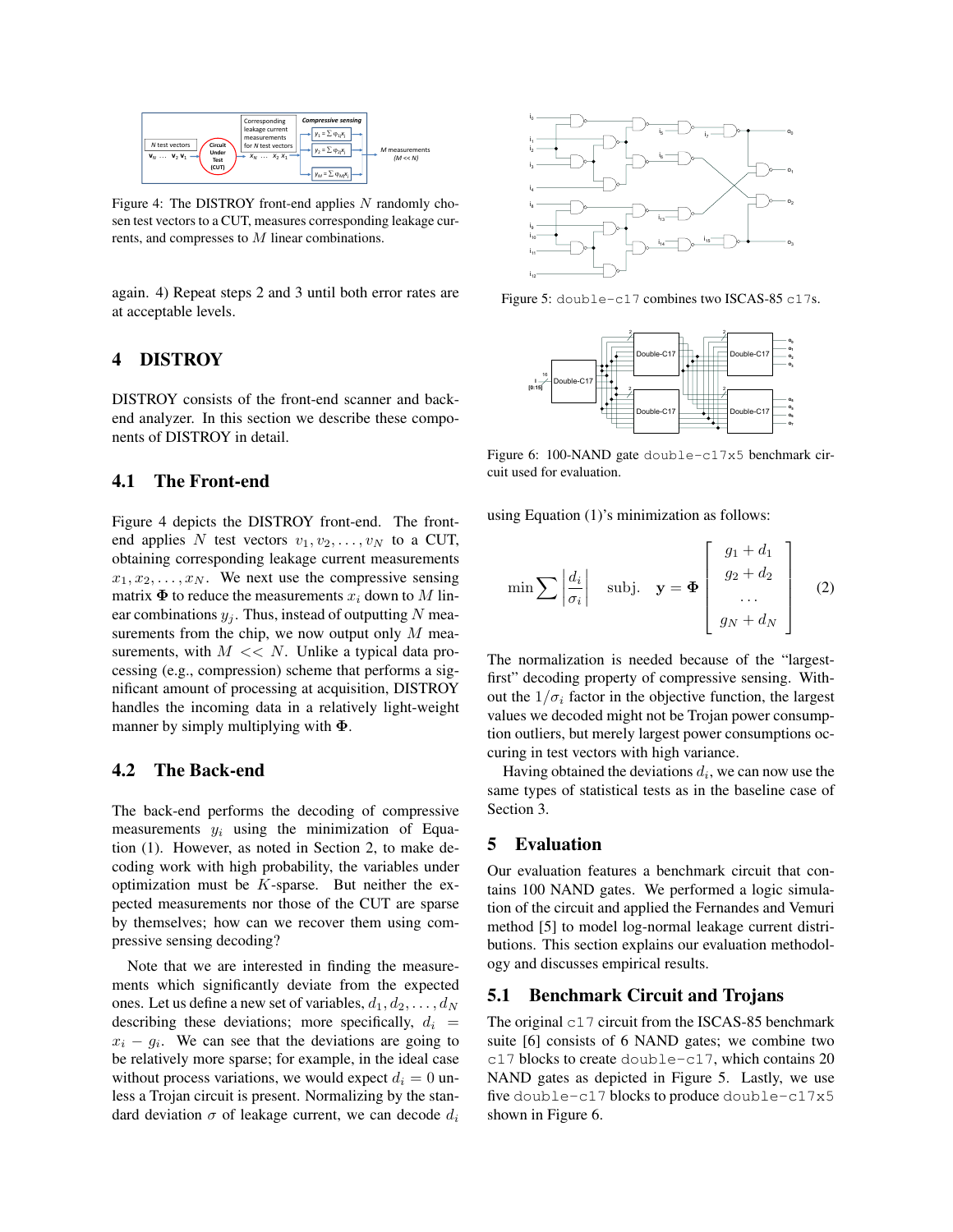The double-c17x5 circuit takes a 16-bit input, which yields a test vector space size of  $2^{16}$ . Since this is a relatively small set, our simulation uses all possible test vectors and obtains corresponding gate states of the circuit for each vector. Furthermore, we compute the distribution of the sum of leakage currents through all gates in the circuit as described in Section 3.1.

Inserting Trojans. We prepared five unmodified double-c17x5s and placed one to five NAND gates at random locations to create trojan-1, ..., trojan-5. (That is, the smallest Trojan circuit is a single NAND gate.) We then ran logic simulations for the Trojan circuits and again used approximation to determine their leakage current distributions.

#### 5.2 Performance Metrics

Achieved compression gain *N/M*. Enabled by compressive sensing, DISTROY can detect Trojans with *M* measurements for off-chip analysis that are several times fewer than the original *N*.

False positive rate. False positives occur when DIS-TROY pronounces a clean circuit Trojan-infected.

False negative rate. False negatives occur when DIS-TROY fails to detect a Trojan-infected circuit.

## 5.3 Trojan Detection Decision

We adopt the baseline detection method described in Section 3.2 and extend it to take advantage of multiple test vectors per chip, as well as multiple chips. First, for a single test vector, similar to Section 3.2, we declare the test vector a *Trojan witness* if its leakage current exceeds the mean by more than some threshold value  $2\sigma$ .

Let us define an *equivalence class* of test vectors to be a set of test vectors that result in equal gate state counts. For example, if the test vectors  $v_3$  and  $v_7$ produce the state counts  $\langle C_0 = 32, C_1 = 50, C_2 = 18 \rangle$ where  $C_0$  represents the total number of 2-NAND gates with input 00,  $C_1$  with input 01 or 10, and  $C_2$  with input 11, then the two test vectors are members of the same equivalence class.

We use equivalence classes as a convenient, easy to precompute tool to jointly reason about the statistics of multiple test vectors. Specifically, we apply the following criteria. We first divide the *N* test vectors used in a test into their equivalence classes. Then, we throw out all equivalence classes that have less than some number *NReq* of member test vectors. Lastly, if we find that at least *L*% of test vectors in one of the remaining equivalence classes are Trojan witnesses, we declare the CUT Trojan-infected.

## 5.4 Discussion

DISTROY measures leakage currents induced by test vectors and compresses normalized deviations from the



Figure 7: False positive and negative rates obtained from circuits containing Trojans of size 1 and 5 gates.

ideal values. We run  $N = 1,000$  *random* test vectors on a clean, Trojan-free double-c17x5 and Trojaninfected double-c17x5s of five Trojan sizes, compress the current leakages with varying number of measurements (M), and count the number of Trojan witnesses.

Figure 7 depicts the false positive and false negative rates for our smallest and largest Trojan circuits. We used parameters  $N_{Req} = 20$  and  $L = 50\%$ . We have analyzed the leakage current distribution of all equivalence classes (using Fernandes and Vemuri [5]), ranked them, and selected test vectors from the lowest-power inducing equivalence classes to force the effect of additional gates from Trojan circuits more pronounced. We note that using some optimal set of test vectors we can reduce false positive and false negative rates.

We find that DISTROY can achieve up to *5- or 4-to-1* compression ratio, which justifies the use of compressive sensing for Trojan detection. We can think of compression as a speedup in the Trojan detection time by reducing the chip's output bandwidth requirement.

In Section 3.3, we discussed the use of multiple chips fabricated under the same process to improve reliability of the test. Figure 8 exhibits such an improvement. We consider the case for  $M = 200$  (*i.e.*, the compression gain of 5). We ran 100 test cases using  $P = 1$  to 10 chips from the same process and recorded the reduction of false positive rate. Using either random or optimal test vectors, we were able to achieve no false positives. The similar result holds true for false negative rate. Fixing  $P = 2$  and varying  $Q$  from 2 to 10, we were able to eliminate false negatives starting with  $Q = 6$ .

## 6 Related Work

Agrawal *et al.* [1] introduced IC fingerprinting, a signal processing technique using *side-channel* power analysis to detect the presence of additional circuits. IC fingerprinting assumes a gold circuit fabricated physically